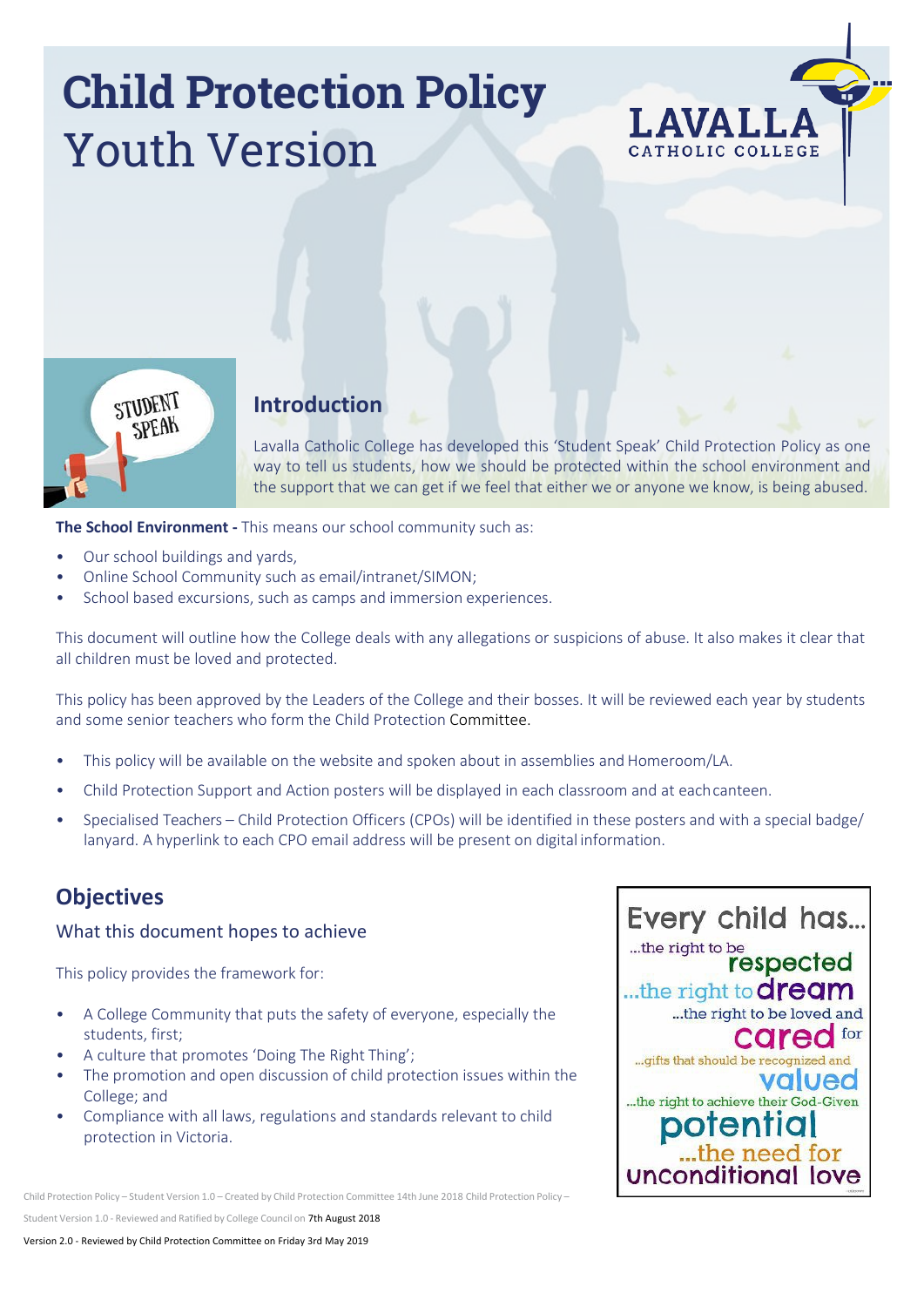# **Statement of Commitment to Child Safety**

Child abuse includes any of these:

**SexualOffences** – Words and actionsthat happen against you that are illegal or thatmake you uncomfortable (such as sexually revealing words, unwanted photos, touching).

**Sexual Abuse** 

**Behaviours that Make You Feel Bad or Embarrassed** 

**Grooming** – When an adult becomes really friendly with you because they want to sexually assault you at a later time.



# **GROOMING BEHAVIORS**

Before children are sexually abused, they are often groomed by abusers. Do you know the signs?

Special attention or gifts Isolating the child from others

Filling needs and roles within the family



Treating the child as if he or she is older

Gradually crossing physical boundaries, even in public

Learn the signs, stop the abuse.

**Physical Violence** – When someone hurts your body, such as punches you or roughly grabs you.



Harm to Your Body that **Makes You Feel Pain** Like beating you

Child Protection Policy – Student Version 1.0 – Created by Child Protection Committee 14th June 2018 Child Protection Policy –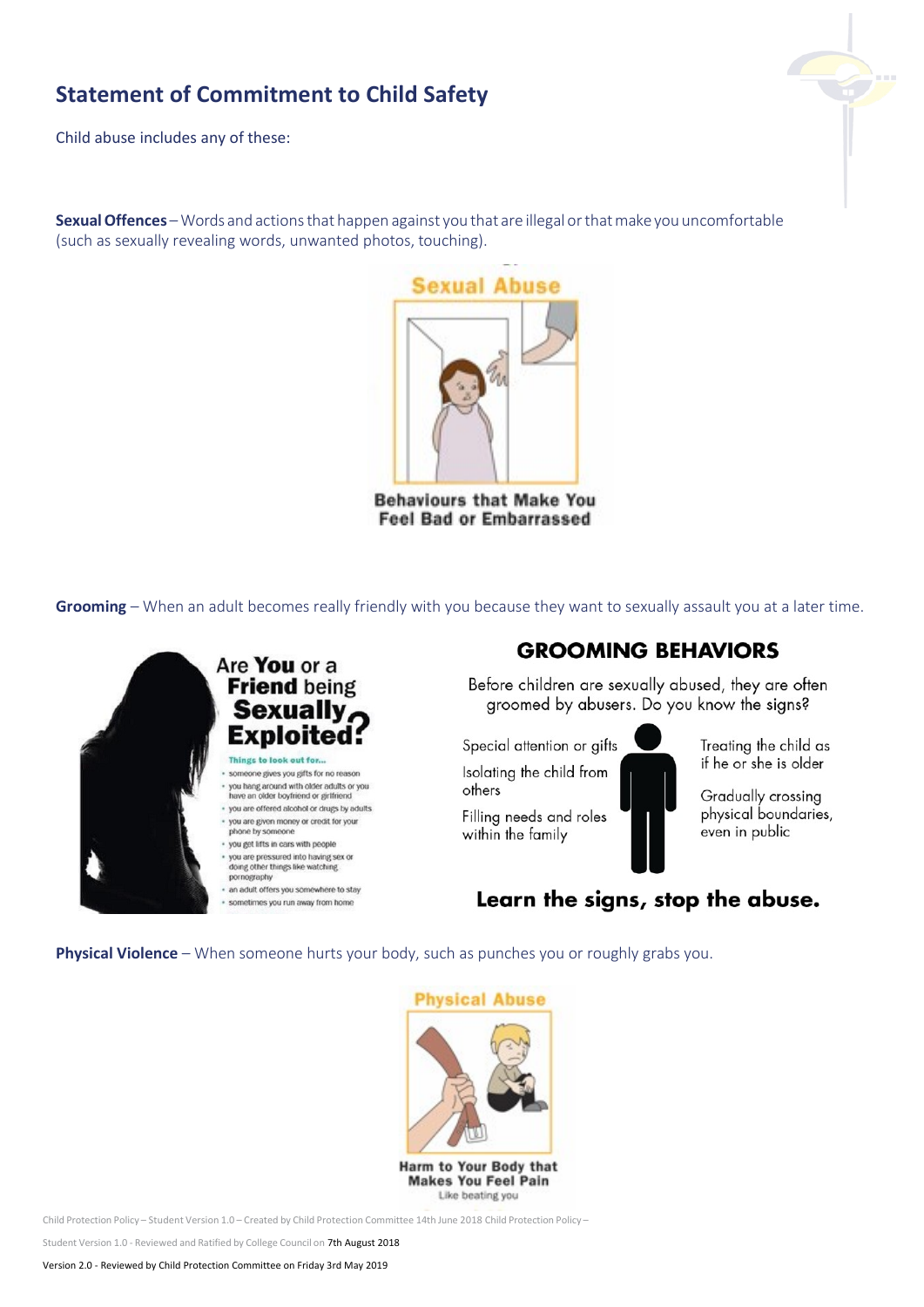causes a person to be really sad and afraid, like anxiety or cyberbullying.

**Serious Emotional or Psychological Harm** – When someone messes with someone else's head and this



**Emotional Abuse** 

Harm to Your Heart or Mind Like calling you bad names and being disrespectful to you

**Serious Neglect** – When someone acts with reverse favouritism and the young person isn't cared for, either at or outside of school, e.g. Young person is regularly sent to school in unwashed clothing, does not have food for the day.



of You Like not giving you the food, clothes, shelter or love you need when it can be afforded

Child's Exposure to Family Violence – When a young person sees a family member hurting another one, or they themselves are being hurt.



Lavalla Catholic is committed to the protection of all children from all forms of child abuse and shows they do this by making sure the College has a program that works that is designed to keep children safe.

At Lavalla Catholic College we have a zero tolerance towards child abuse – Lavalla Catholic College will ensure that as a school we will always work towards providing a safe community that does not allow anyone to face any abuse. We will make sure that we follow all the laws and provide a place where young people and all who attend this school, can be safe.



Child Protection Policy – Student Version 1.0 – Created by Child Protection Committee 14th June 2018 Child Protection Policy –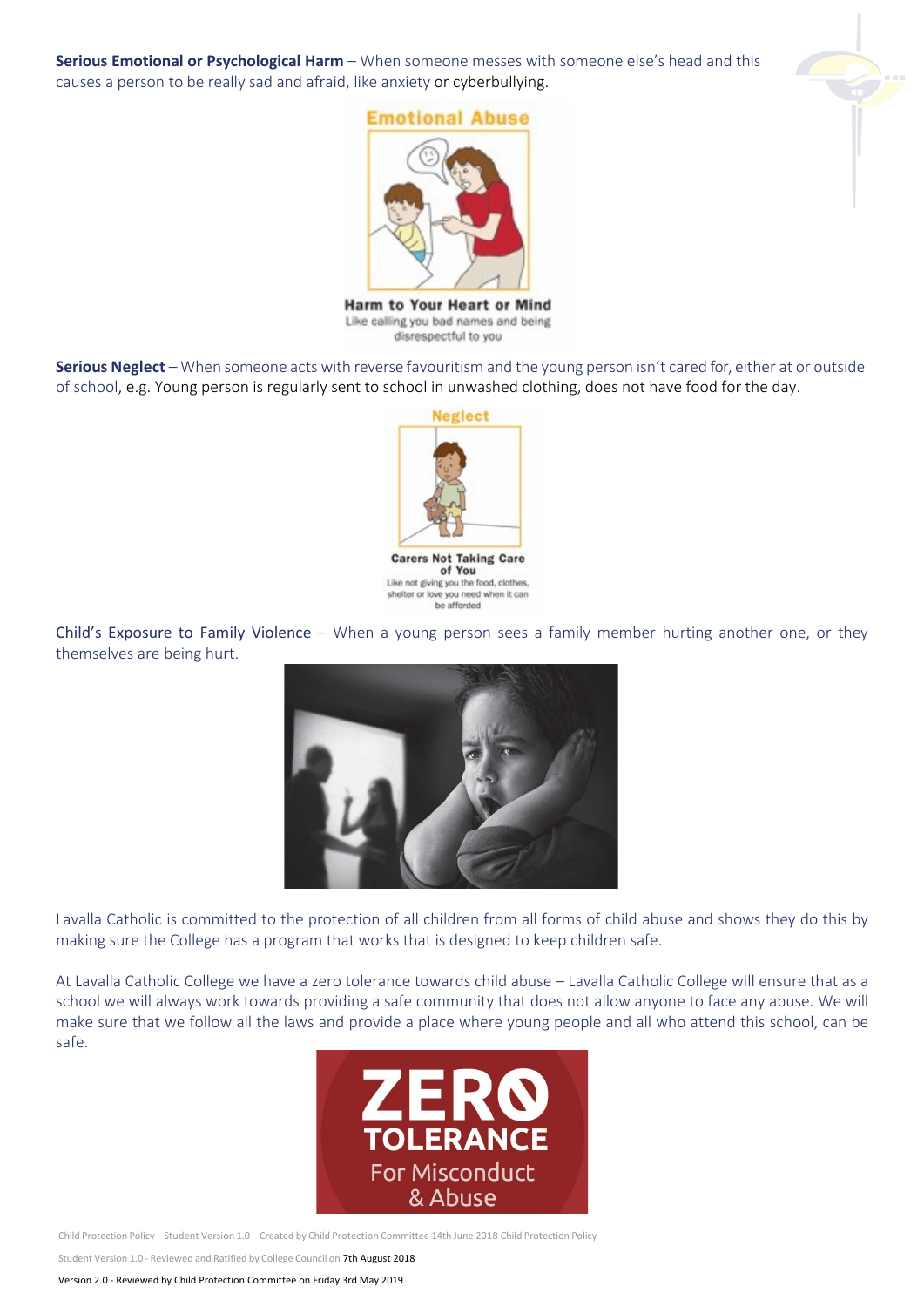# **Child Safe Values & Principles**

Lavalla Catholic College is committed to keeping ALL students safe in school from all people who we may meet when we are at school.

It is our right to be protected and listened to.

## **Child Protection Program**

Lavalla Catholic College needs to have a Child Protection Policy, which needs to be checked each year to make sure it is working.

Everything we do that is connected with school life, is checked for risks by the school.

All adultsinvolvedwith usstudents aremade aware of theCollege expectationsto keepussafe. They need to acknowledge that they know that child safety is the most important part of our College community and that they must do everything to ensure that this happens.

# **Responsibilities**

*Child protection is everyone's responsibility.*

#### **Leadership Team**

Each member of the Leadership Team must make sure that the right resources are made available to allow the College's Child Protection Policy and the Child Protection Programto be effectively implemented within the College.

# **Keeping** children safe is everyone's responsibility

#### **The Principal**





#### **The College's Child Protection Officers**

A number of senior staff members will be the College's Child Protection Officers. Our Child Protection Officers receive additional specialised training to deal with child protection issues. They are the first point of contact for raising child protection concerns within the College. They are also responsible for championing child protection within the College and assisting in coordinating responses to child protection incidents.

Staff Members, Visitors, Volunteers, Contractors and Outside Educational Providers must be:

- 1. Aware of the main points of our Child Protection Policy and our Child Protection Program.
- 2. Must report any child abuse to either DHHS or the police and this is the law.
- 3. They must also report any abuse to one of the College's Child Protection Officers.

Child Protection Policy – Student Version 1.0 – Created by Child Protection Committee 14th June 2018 Child Protection Policy –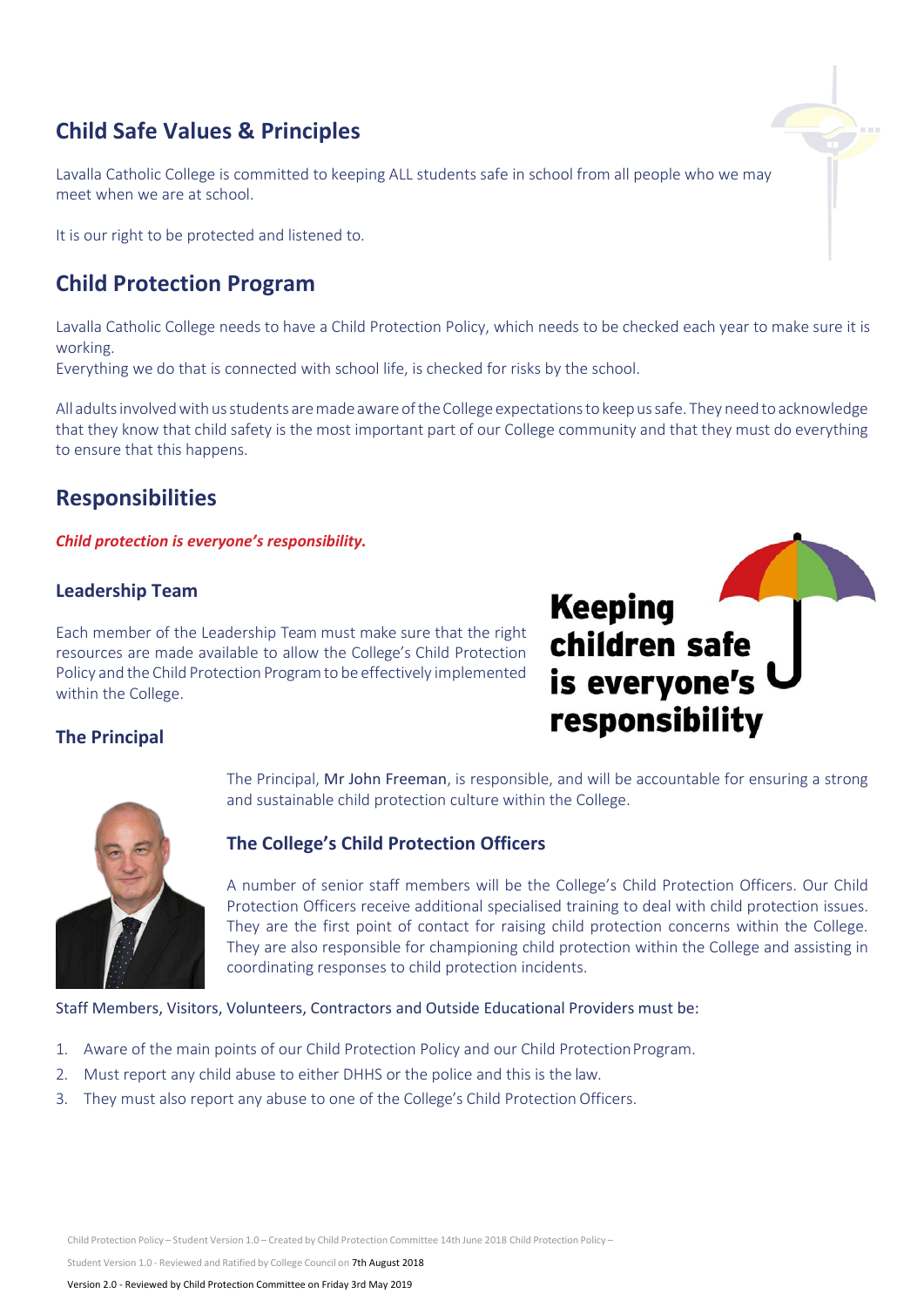# **Reporting Child Protection Concerns**



Anybody who has concerns that a child may be subject to abuse or grooming are asked to contact the College's Senior Child Protection Officer:

#### Mr Doug Doherty

Deputy Principal Student Wellbeing and Operations Kildare Campus Ph: 51748111 St Paul's Campus Ph: 51747355 or emailing [childprotection@lavalla.vic.edu.au](mailto:childprotection@lavalla.vic.edu.au)

### **Where to go for Assistance**

# St Paul's Campus



# **Kildare Campus**



Child Protection Policy – Student Version 1.0 – Created by Child Protection Committee 14th June 2018 Child Protection Policy –